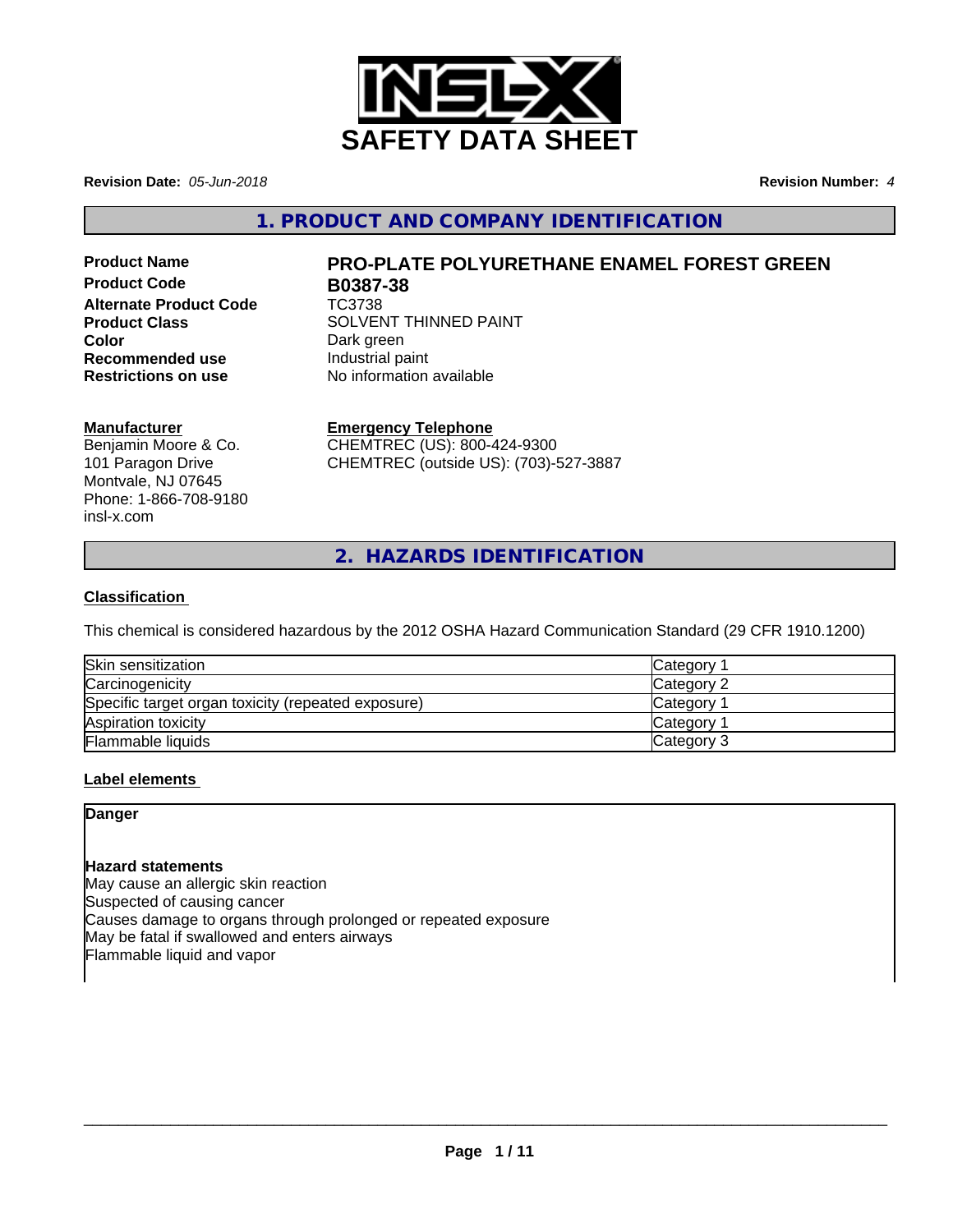# \_\_\_\_\_\_\_\_\_\_\_\_\_\_\_\_\_\_\_\_\_\_\_\_\_\_\_\_\_\_\_\_\_\_\_\_\_\_\_\_\_\_\_\_\_\_\_\_\_\_\_\_\_\_\_\_\_\_\_\_\_\_\_\_\_\_\_\_\_\_\_\_\_\_\_\_\_\_\_\_\_\_\_\_\_\_\_\_\_\_\_\_\_ B0387-38 - **PRO-PLATE POLYURETHANE ENAMEL FOREST GREEN**



**Appearance** liquid

**Odor** solvent

# **Precautionary Statements - Prevention**

Obtain special instructions before use Do not handle until all safety precautions have been read and understood Use personal protective equipment as required Contaminated work clothing should not be allowed out of the workplace Wear protective gloves Do not breathe dust/fume/gas/mist/vapors/spray Wash face, hands and any exposed skin thoroughly after handling Do not eat, drink or smoke when using this product Keep away from heat, hot surfaces, sparks, open flames and other ignition sources. No smoking Keep container tightly closed Ground/bond container and receiving equipment Use explosion-proof electrical/ventilating/lighting/equipment Use only non-sparking tools Take precautionary measures against static discharge

## **Precautionary Statements - Response**

IF exposed or concerned: Get medical advice/attention **Skin** If skin irritation or rash occurs: Get medical advice/attention Wash contaminated clothing before reuse IF ON SKIN (or hair): Remove/Take off immediately all contaminated clothing. Rinse skin with water/shower **Ingestion** IF SWALLOWED: Immediately call a POISON CENTER or doctor/physician Do NOT induce vomiting **Fire** In case of fire: Use CO2, dry chemical, or foam for extinction

#### **Precautionary Statements - Storage**

Store locked up Store in a well-ventilated place. Keep cool

#### **Precautionary Statements - Disposal**

Dispose of contents/container to an approved waste disposal plant

#### **Hazards not otherwise classified (HNOC)**

Rags, steel wool or waste soaked with this product may spontaneously catch fire if improperly discarded

#### **Other information**

No information available

#### **Other hazards**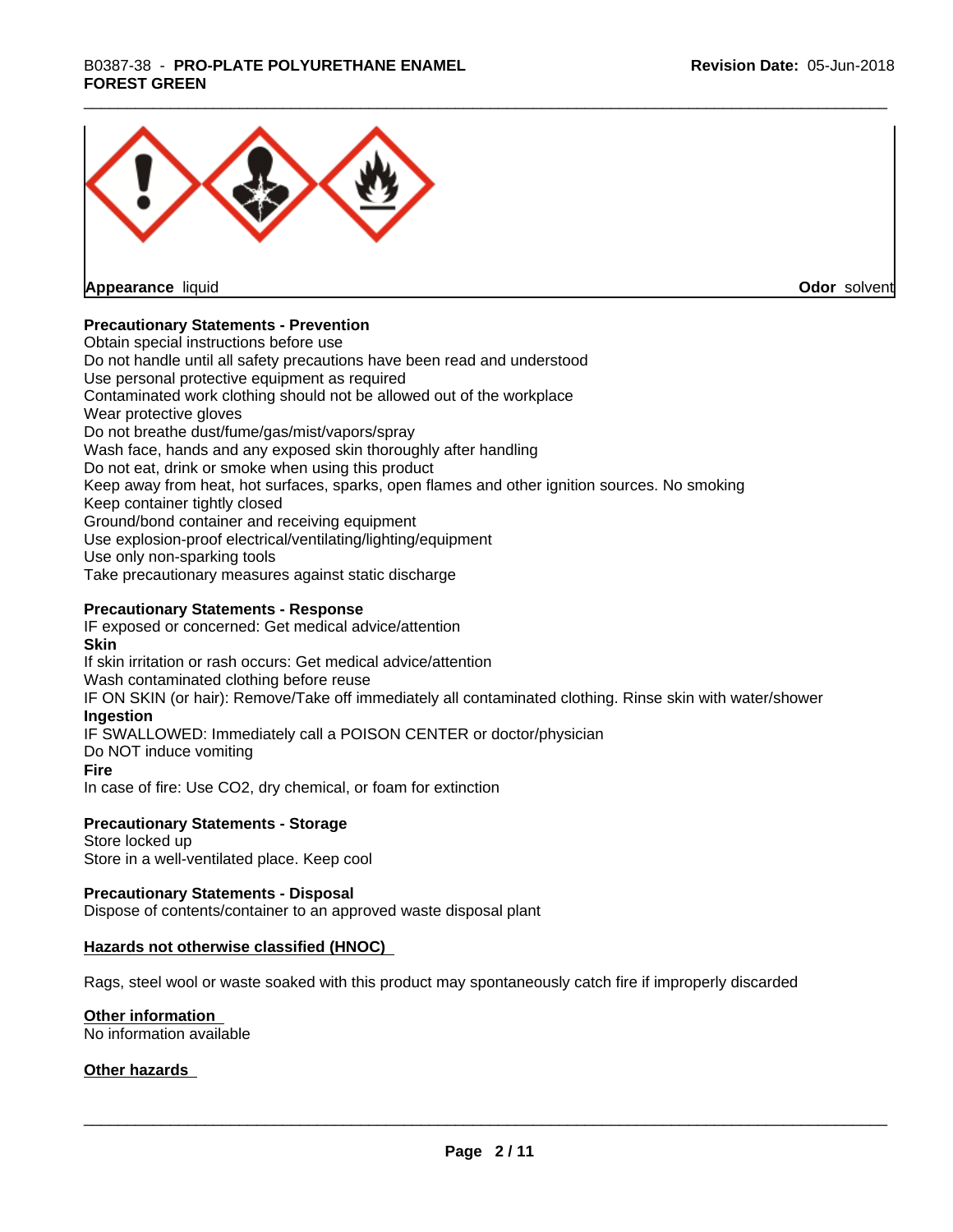**CAUTION:** All floor coatings may become slippery when wet. Where non-skid characteristics are desired, a small amount of clean sand may be added. Stir often during application.

# **3. COMPOSITION/INFORMATION ON INGREDIENTS**

| <b>Chemical name</b>                       | <b>CAS No.</b> | Weight-% |
|--------------------------------------------|----------------|----------|
| Limestone                                  | 1317-65-3      | 20       |
| Stoddard solvent                           | 8052-41-3      | 20       |
| Distillates, petroleum, hydrotreated light | 64742-47-8     | ιU       |
| Cobalt bis(2-ethylhexanoate)               | 136-52-7       | 0.5      |
| Methyl ethyl ketoxime                      | 96-29-7        | 0.5      |
| Titanium dioxide                           | 13463-67-7     | 0.5      |
| Ethyl benzene                              | $100 - 41 - 4$ | 0.5      |

|                                                  | 4. FIRST AID MEASURES                                                                                                                                                                                                               |
|--------------------------------------------------|-------------------------------------------------------------------------------------------------------------------------------------------------------------------------------------------------------------------------------------|
| <b>General Advice</b>                            | If symptoms persist, call a physician. Show this safety data sheet to the doctor in<br>attendance.                                                                                                                                  |
| <b>Eye Contact</b>                               | Immediately flush with plenty of water. After initial flushing, remove any contact<br>lenses and continue flushing for at least 15 minutes. Keep eye wide open while<br>rinsing. If symptoms persist, call a physician.             |
| <b>Skin Contact</b>                              | Wash off immediately with soap and plenty of water while removing all<br>contaminated clothes and shoes. If skin irritation persists, call a physician. Wash<br>clothing before reuse. Destroy contaminated articles such as shoes. |
| <b>Inhalation</b>                                | Move to fresh air. If symptoms persist, call a physician.<br>If not breathing, give artificial respiration. Call a physician immediately.                                                                                           |
| Ingestion                                        | Clean mouth with water and afterwards drink plenty of water. Do not induce<br>vomiting without medical advice. Never give anything by mouth to an unconscious<br>person. Consult a physician.                                       |
| <b>Protection Of First-Aiders</b>                | Use personal protective equipment.                                                                                                                                                                                                  |
| <b>Most Important</b><br><b>Symptoms/Effects</b> | May cause allergic skin reaction.                                                                                                                                                                                                   |
| <b>Notes To Physician</b>                        | Treat symptomatically.                                                                                                                                                                                                              |
|                                                  |                                                                                                                                                                                                                                     |

**5. FIRE-FIGHTING MEASURES**

| <b>Suitable Extinguishing Media</b>                                    | Foam, dry powder or water. Use extinguishing measures<br>that are appropriate to local circumstances and the<br>surrounding environment.     |
|------------------------------------------------------------------------|----------------------------------------------------------------------------------------------------------------------------------------------|
| <b>Protective Equipment And Precautions For</b><br><b>Firefighters</b> | As in any fire, wear self-contained breathing apparatus<br>pressure-demand, MSHA/NIOSH (approved or equivalent)<br>and full protective gear. |
| <b>Specific Hazards Arising From The Chemical</b>                      | Combustible material. Closed containers may rupture if                                                                                       |
|                                                                        |                                                                                                                                              |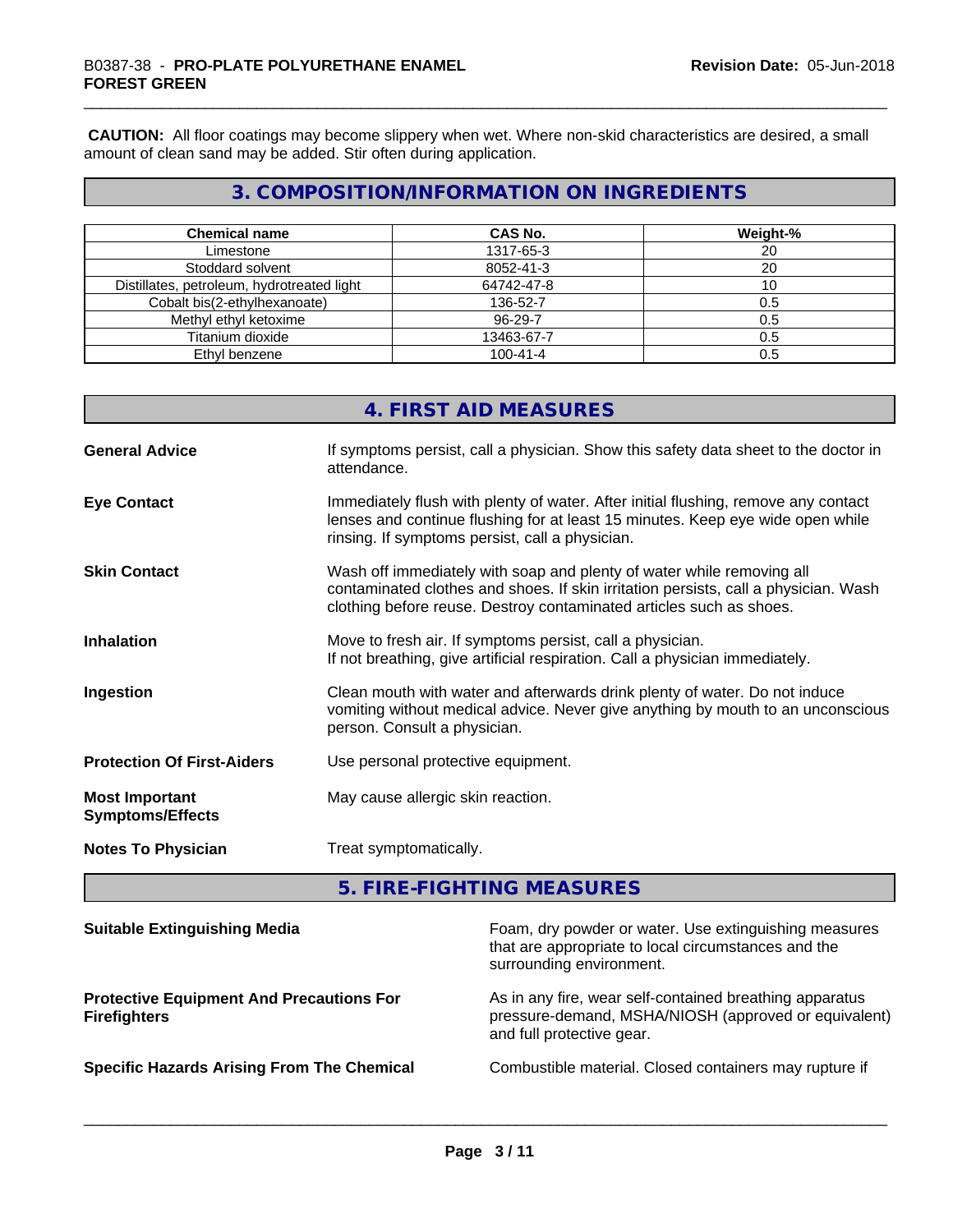|                                                                                                                       | exposed to fire or extreme heat. Keep product and empty<br>container away from heat and sources of ignition. Thermal<br>decomposition can lead to release of irritating gases and<br>vapors. |
|-----------------------------------------------------------------------------------------------------------------------|----------------------------------------------------------------------------------------------------------------------------------------------------------------------------------------------|
| <b>Sensitivity To Mechanical Impact</b>                                                                               | No.                                                                                                                                                                                          |
| <b>Sensitivity To Static Discharge</b>                                                                                | Yes                                                                                                                                                                                          |
| <b>Flash Point Data</b><br>Flash Point (°F)<br>Flash Point (°C)<br><b>Method</b><br><b>Flammability Limits In Air</b> | 106<br>41<br><b>PMCC</b>                                                                                                                                                                     |
| Lower flammability limit:<br><b>Upper flammability limit:</b>                                                         | Not available<br>Not available                                                                                                                                                               |
| <b>NFPA</b><br>Health: 1<br><b>Flammability: 2</b>                                                                    | <b>Instability: 0</b><br><b>Special: Not Applicable</b>                                                                                                                                      |
| <b>NFPA Legend</b>                                                                                                    |                                                                                                                                                                                              |

### 0 - Not Hazardous

- 1 Slightly
- 2 Moderate
- 3 High
- 4 Severe

*The ratings assigned are only suggested ratings, the contractor/employer has ultimate responsibilities for NFPA ratings where this system is used.*

*Additional information regarding the NFPA rating system is available from the National Fire Protection Agency (NFPA) at www.nfpa.org.*

# **6. ACCIDENTAL RELEASE MEASURES**

| Use personal protective equipment. Remove all sources of ignition.                                                                                                                                                                                                                                         |
|------------------------------------------------------------------------------------------------------------------------------------------------------------------------------------------------------------------------------------------------------------------------------------------------------------|
| Prevent further leakage or spillage if safe to do so. Do not allow material to<br>contaminate ground water system. Prevent product from entering drains. Do not<br>flush into surface water or sanitary sewer system. Local authorities should be<br>advised if significant spillages cannot be contained. |
| See Section 12 for additional Ecological Information.                                                                                                                                                                                                                                                      |
| Dam up. Soak up with inert absorbent material. Pick up and transfer to properly<br>labeled containers. Clean contaminated surface thoroughly.                                                                                                                                                              |
|                                                                                                                                                                                                                                                                                                            |

# **7. HANDLING AND STORAGE**

**Handling** Use only in area provided with appropriate exhaust ventilation. Do not breathe vapors or spray mist. Wear personal protective equipment. Take precautionary measures against static discharges. To avoid ignition of vapors by static electricity discharge, all metal parts of the equipment must be grounded. Keep away from open flames, hot surfaces and sources of ignition.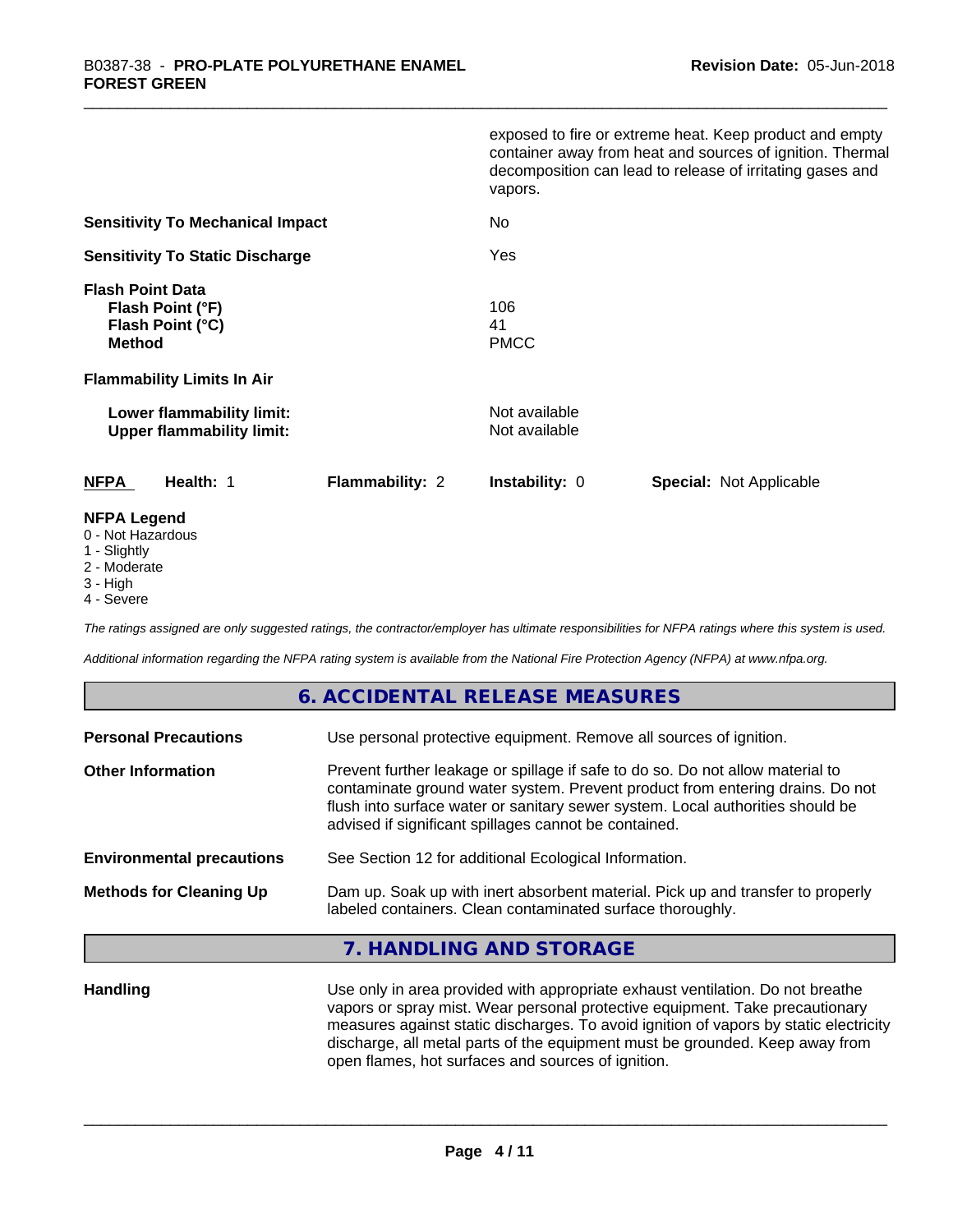| <b>Storage</b>                | Keep containers tightly closed in a dry, cool and well-ventilated place. Keep away<br>from heat. Keep away from open flames, hot surfaces and sources of ignition.<br>Keep in properly labeled containers. Keep out of the reach of children. |  |
|-------------------------------|-----------------------------------------------------------------------------------------------------------------------------------------------------------------------------------------------------------------------------------------------|--|
|                               | <b>DANGER</b> - Rags, steel wool or waste soaked with this product may<br>spontaneously catch fire if improperly discarded. Immediately after use, place<br>rags, steel wool or waste in a sealed water-filled metal container.               |  |
| <b>Incompatible Materials</b> | Incompatible with strong acids and bases and strong oxidizing agents.                                                                                                                                                                         |  |

# **8. EXPOSURE CONTROLS / PERSONAL PROTECTION**

#### **Exposure Limits**

| <b>Chemical name</b> | <b>ACGIH TLV</b>  | <b>OSHA PEL</b>              |
|----------------------|-------------------|------------------------------|
| Limestone            | N/E               | 15 mg/m <sup>3</sup> - TWA   |
|                      |                   | $5 \text{ mg/m}^3$ - TWA     |
| Stoddard solvent     | 100 ppm - $TWA$   | 500 ppm - TWA                |
|                      |                   | 2900 mg/m <sup>3</sup> - TWA |
| Titanium dioxide     | 10 mg/m $3$ - TWA | 15 mg/m $3$ - TWA            |
| Ethyl benzene        | 20 ppm - TWA      | 100 ppm $-$ TWA              |
|                      |                   | 435 mg/m <sup>3</sup> - TWA  |

#### **Legend**

ACGIH - American Conference of Governmental Industrial Hygienists Exposure Limits OSHA - Occupational Safety & Health Administration Exposure Limits N/E - Not Established

**Engineering Measures** Ensure adequate ventilation, especially in confined areas.

#### **Personal Protective Equipment**

| <b>Eye/Face Protection</b><br><b>Skin Protection</b> | Safety glasses with side-shields.<br>Long sleeved clothing. Protective gloves.                                                                                                                                                                     |
|------------------------------------------------------|----------------------------------------------------------------------------------------------------------------------------------------------------------------------------------------------------------------------------------------------------|
| <b>Respiratory Protection</b>                        | In operations where exposure limits are exceeded, use a NIOSH approved                                                                                                                                                                             |
|                                                      | respirator that has been selected by a technically qualified person for the specific<br>work conditions. When spraying the product or applying in confined areas, wear a<br>NIOSH approved respirator specified for paint spray or organic vapors. |
| <b>Hygiene Measures</b>                              | Avoid contact with skin, eyes and clothing. Remove and wash contaminated<br>clothing before re-use. Wash thoroughly after handling. When using do not eat,                                                                                         |
|                                                      | drink or smoke.                                                                                                                                                                                                                                    |

# **9. PHYSICAL AND CHEMICAL PROPERTIES**

**Appearance** liquid **Density (lbs/gal)** 9.15 - 9.25<br> **Specific Gravity** 1.09 - 1.11 **Specific Gravity** 

**Odor** solvent **Odor Threshold No information available No information available pH**<br>
Viscosity (cps) <br>
Viscosity (cps) <br>
Viscosity (cps) <br>
Viscosity (cps) <br>
Viscosity (cps) <br>
Viscosity (cps) <br>
Viscosity (cps) <br>
Viscosity (cps) <br>
Viscosity (cps) <br>
Viscosity (cps) <br>
Viscosity (cps) <br>
Viscosity (cps) <br> **Viscosity (cps)** No information available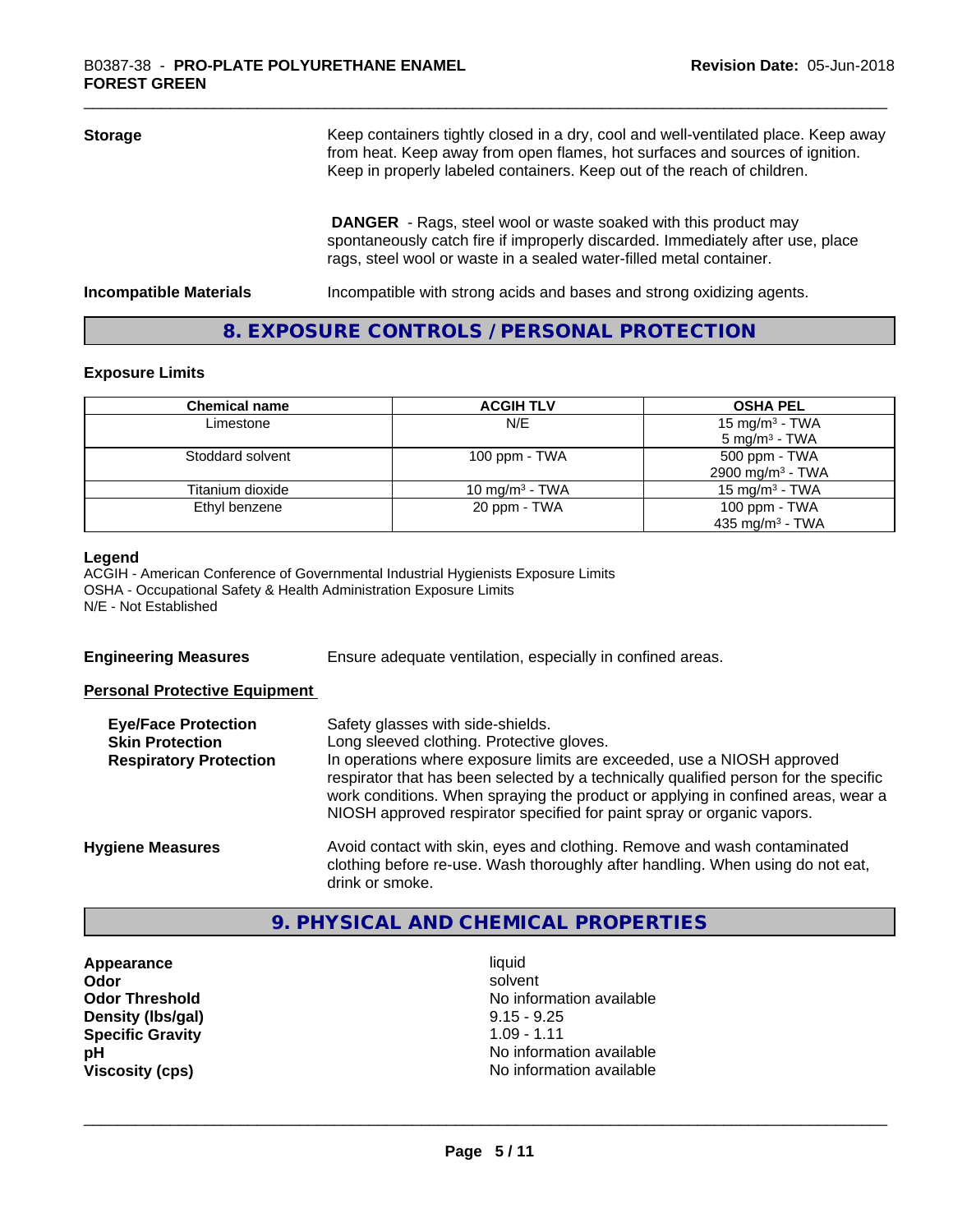**Solubility(ies)** No information available **Water solubility**<br> **Evaporation Rate**<br> **Evaporation Rate**<br> **Evaporation Rate Vapor pressure @20 °C (kPa)** No information available<br> **Vapor density** No information available **Wt. % Solids** 55 - 65 **Vol. % Solids** 45 - 55 **Wt. % Volatiles** 35 - 45 **Vol. % Volatiles VOC Regulatory Limit (g/L)** <340 **Boiling Point (°F)** 212 **Boiling Point (°C)** 100 **Freezing Point (°F)**<br> **Freezing Point (°C)**<br> **Freezing Point (°C)**<br> **No information available Flash Point (°F)** 106 **Flash Point (°C)** 41<br> **Method** PMCC **Method** PMCC **Flammability (solid, gas)** Not applicable **Upper flammability limit:** No information available **Lower flammability limit:** No information available **Autoignition Temperature (°F)** No information available **Autoignition Temperature (°C)** No information available **Decomposition Temperature (°F)** No information available **Decomposition Temperature (°C)** No information available **Partition coefficient Contract Contract Contract Contract Contract Contract Contract Contract Contract Contract Contract Contract Contract Contract Contract Contract Contract Contract Contract Contract Contract Contract** 

**Evaporation Rate** No information available **No information available Freezing Point (°C)** No information available

# **10. STABILITY AND REACTIVITY**

| <b>Reactivity</b>                       | Not Applicable                                                                           |
|-----------------------------------------|------------------------------------------------------------------------------------------|
| <b>Chemical Stability</b>               | Stable under normal conditions. Hazardous polymerisation<br>does not occur.              |
| <b>Conditions to avoid</b>              | Keep away from open flames, hot surfaces, static<br>electricity and sources of ignition. |
| <b>Incompatible Materials</b>           | Incompatible with strong acids and bases and strong<br>oxidizing agents.                 |
| <b>Hazardous Decomposition Products</b> | Thermal decomposition can lead to release of irritating<br>gases and vapors.             |
| Possibility of hazardous reactions      | None under normal conditions of use.                                                     |

**11. TOXICOLOGICAL INFORMATION**

# **Product Information**

# **Information on likely routes of exposure**

**Principal Routes of Exposure** Eye contact, skin contact and inhalation.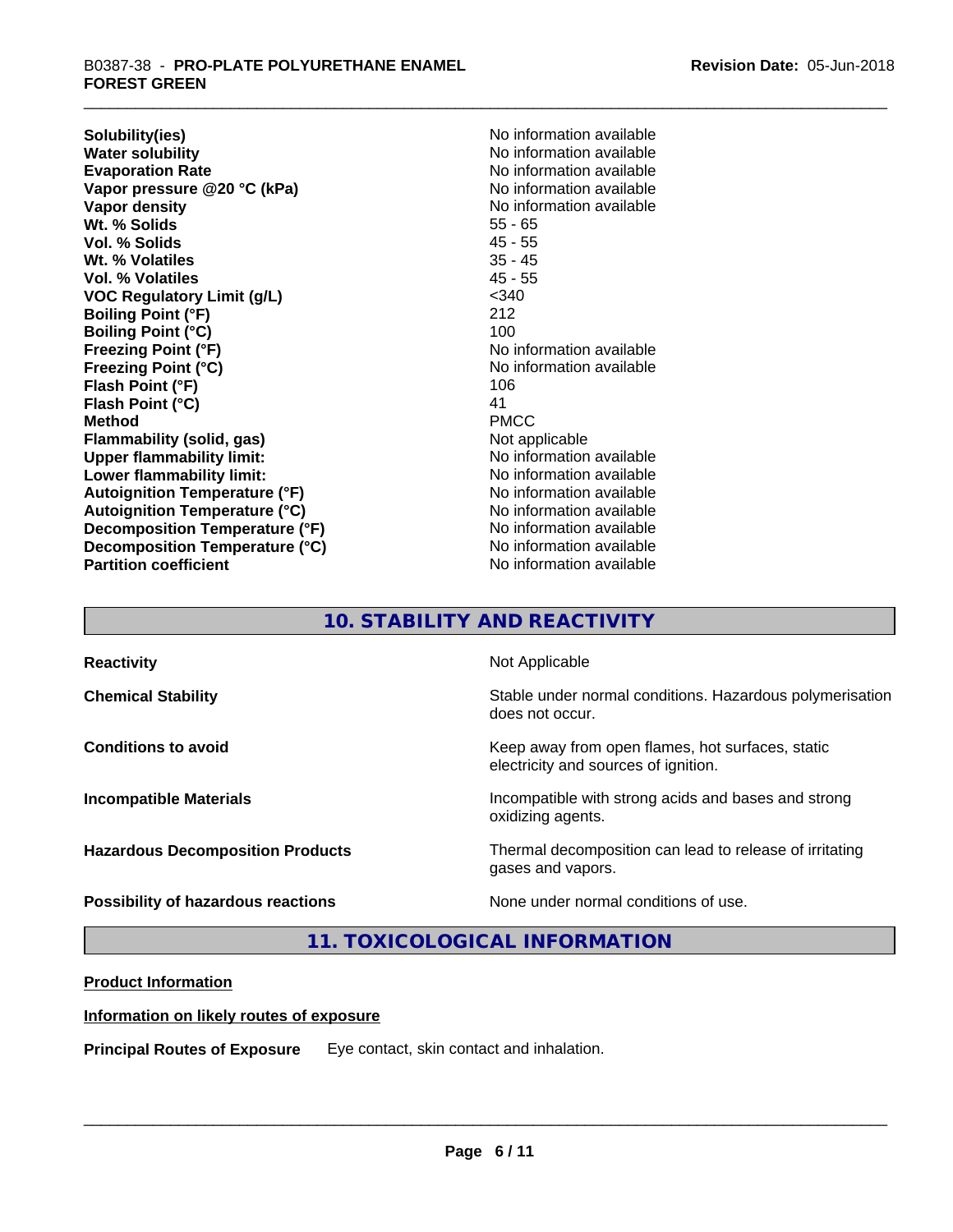| <b>Acute Toxicity</b>           |                                                                                                                                                                                                                                      |
|---------------------------------|--------------------------------------------------------------------------------------------------------------------------------------------------------------------------------------------------------------------------------------|
| <b>Product Information</b>      | Repeated or prolonged exposure to organic solvents may lead to permanent brain<br>and nervous system damage. Intentional misuse by deliberately concentrating and<br>inhaling vapors may be harmful or fatal.                        |
|                                 | Symptoms related to the physical, chemical and toxicological characteristics                                                                                                                                                         |
| <b>Symptoms</b>                 | No information available.                                                                                                                                                                                                            |
|                                 | Delayed and immediate effects as well as chronic effects from short and long-term exposure                                                                                                                                           |
| Eye contact                     | Contact with eyes may cause irritation.                                                                                                                                                                                              |
| <b>Skin contact</b>             | May cause skin irritation and/or dermatitis. Prolonged skin contact may defat the<br>skin and produce dermatitis.                                                                                                                    |
| Ingestion                       | Ingestion may cause irritation to mucous membranes. Small amounts of this<br>product aspirated into the respiratory system during ingestion or vomiting may<br>cause mild to severe pulmonary injury, possibly progressing to death. |
| <b>Inhalation</b>               | High vapor / aerosol concentrations are irritating to the eyes, nose, throat and<br>lungs and may cause headaches, dizziness, drowsiness, unconsciousness, and<br>other central nervous system effects.                              |
| <b>Sensitization</b>            | May cause an allergic skin reaction.                                                                                                                                                                                                 |
| <b>Neurological Effects</b>     | No information available.                                                                                                                                                                                                            |
| <b>Mutagenic Effects</b>        | No information available.                                                                                                                                                                                                            |
| <b>Reproductive Effects</b>     | No information available.                                                                                                                                                                                                            |
| <b>Developmental Effects</b>    | No information available.                                                                                                                                                                                                            |
| <b>Target organ effects</b>     | No information available.                                                                                                                                                                                                            |
| <b>STOT - repeated exposure</b> | No information available.                                                                                                                                                                                                            |
| <b>STOT - single exposure</b>   | No information available.                                                                                                                                                                                                            |
| Other adverse effects           | No information available.                                                                                                                                                                                                            |
| <b>Aspiration Hazard</b>        | May be harmful if swallowed and enters airways. Small amounts of this product<br>aspirated into the respiratory system during ingestion or vomiting may cause mild                                                                   |
|                                 | to severe pulmonary injury, possibly progressing to death.                                                                                                                                                                           |

#### **Numerical measures of toxicity**

## **The following values are calculated based on chapter 3.1 of the GHS document**

| <b>ATEmix (oral)</b> | 69192 mg/kg |
|----------------------|-------------|
| ATEmix (dermal)      | 27677 mg/kg |

#### **Component Information**

#### **Acute Toxicity**

Stoddard solvent LD50 Oral: > 5,000 mg/kg (Rat) LD50 Dermal: > 3160 mg/kg (Rabbit) LC50 Inhalation (Vapor): > 6.1 mg/L (Rat) Distillates, petroleum, hydrotreated light LD50 Oral: > 5,000 mg/kg (Rat) LD50 Dermal: > 3,000 mg/kg (Rabbit) Methyl ethyl ketoxime LD50 Oral: 930 mg/kg (Rat)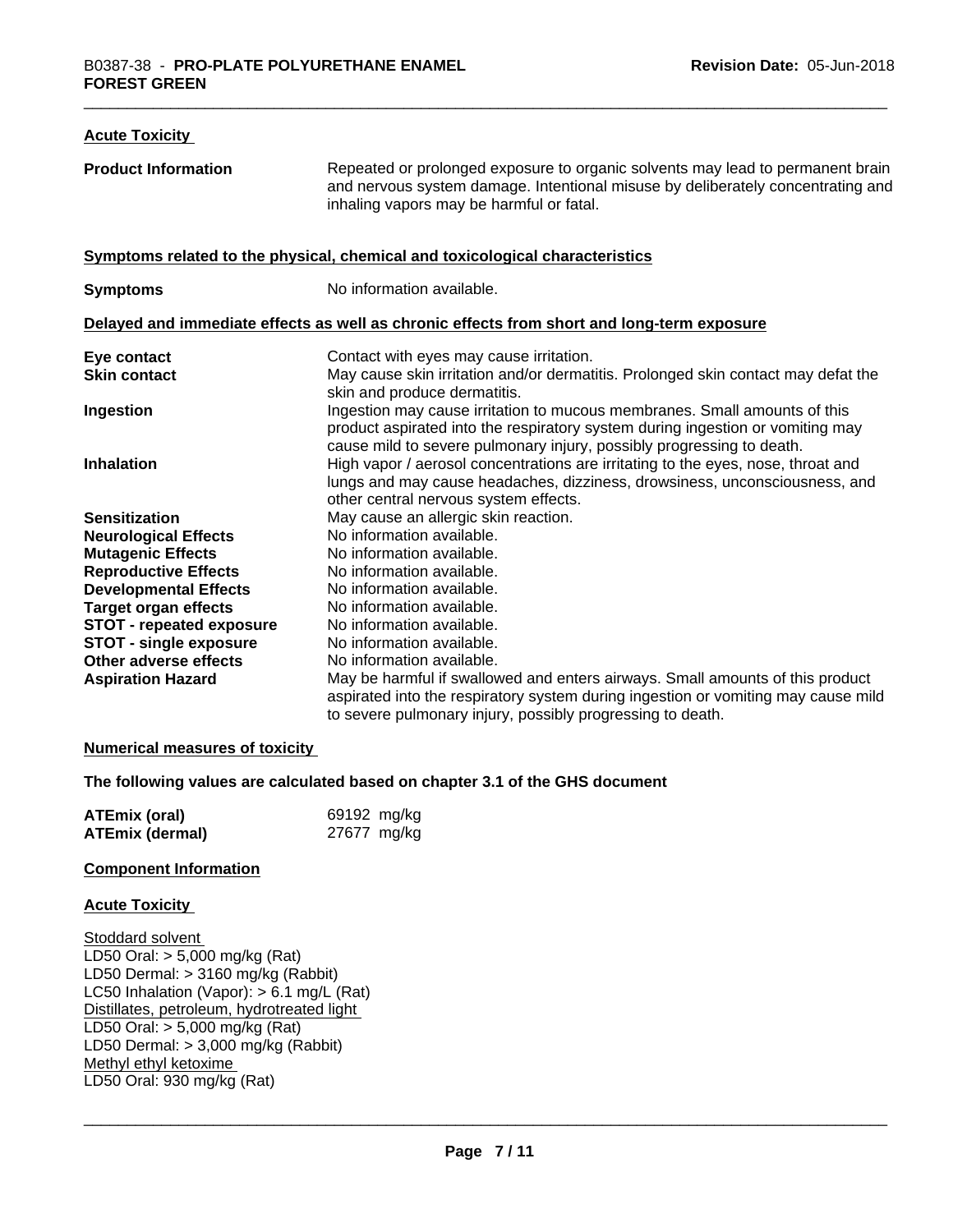LD50 Dermal: 200 µL/kg (Rabbit) LC50 Inhalation (Vapor): > 4.8 mg/L (Rat) Titanium dioxide LD50 Oral: > 10000 mg/kg (Rat) Ethyl benzene LD50 Oral: mg/kg (Rat) LD50 Dermal: > mg/kg (Rabbit) LC50 Inhalation (Vapor): mg/m<sup>3</sup> (Rat, 2 hr.)

## **Carcinogenicity**

*The information below indicateswhether each agency has listed any ingredient as a carcinogen:.*

| <b>Chemical name</b>         | <b>IARC</b>         | <b>NTP</b> | <b>OSHA</b> |
|------------------------------|---------------------|------------|-------------|
|                              | 2B - Possible Human |            | Listed      |
| Cobalt bis(2-ethylhexanoate) | Carcinogen          |            |             |
|                              | 2B - Possible Human |            | Listed      |
| Titanium dioxide             | Carcinogen          |            |             |
|                              | 2B - Possible Human |            | Listed      |
| Ethyl benzene                | Carcinogen          |            |             |

• Although IARC has classified titanium dioxide as possibly carcinogenic to humans (2B), their summary concludes: "No significant exposure to titanium dioxide is thought to occur during the use of products in which titanium dioxide is bound to other materials, such as paint."

• Cobalt and cobalt compounds are listed as possible human carcinogens by IARC (2B). However, there is inadequate evidence of the carcinogenicity of cobalt and cobalt compounds in humans.

#### **Legend**

IARC - International Agency for Research on Cancer NTP - National Toxicity Program

OSHA - Occupational Safety & Health Administration

# **12. ECOLOGICAL INFORMATION**

# **Ecotoxicity Effects**

The environmental impact of this product has not been fully investigated.

# **Product Information**

#### **Acute Toxicity to Fish**

No information available

# **Acute Toxicity to Aquatic Invertebrates**

No information available

#### **Acute Toxicity to Aquatic Plants**

No information available

#### **Persistence / Degradability**

No information available.

#### **Bioaccumulation**

There is no data for this product.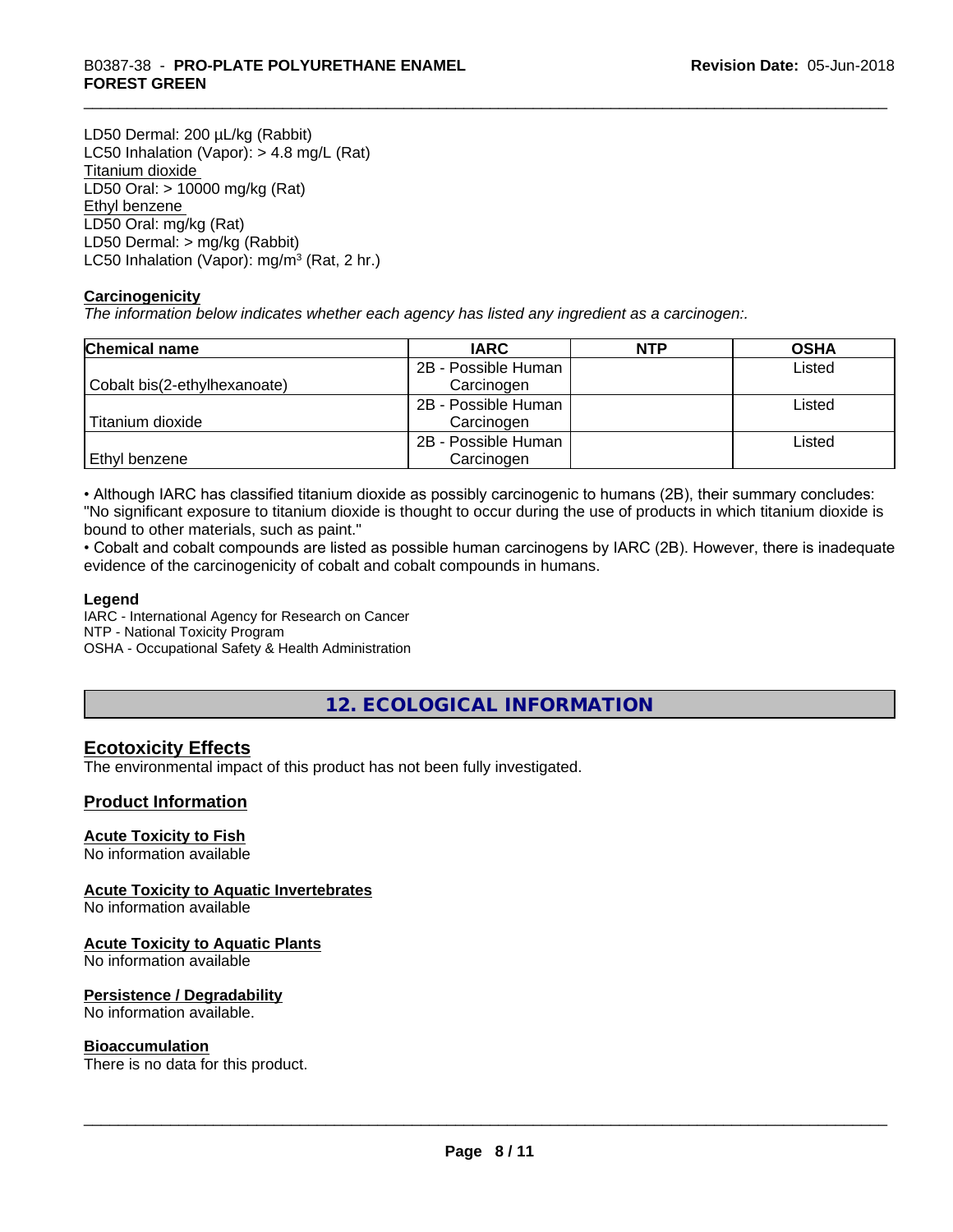#### **Mobility in Environmental Media**

No information available.

#### **Ozone**

No information available

#### **Component Information**

#### **Acute Toxicity to Fish**

Methyl ethyl ketoxime LC50: 48 mg/L (Bluegill sunfish - 96 hr.) Titanium dioxide  $LC50:$  > 1000 mg/L (Fathead Minnow - 96 hr.) Ethyl benzene LC50: 12.1 mg/L (Fathead Minnow - 96 hr.)

#### **Acute Toxicity to Aquatic Invertebrates**

Methyl ethyl ketoxime EC50: 750 mg/L (Daphnia magna - 48 hr.) Ethyl benzene EC50: 1.8 mg/L (Daphnia magna - 48 hr.)

#### **Acute Toxicity to Aquatic Plants**

Ethyl benzene EC50: 4.6 mg/L (Green algae (Scenedesmus subspicatus), 72 hrs.)

# **13. DISPOSAL CONSIDERATIONS**

| <b>Waste Disposal Method</b>   | Dispose of in accordance with federal, state, and local regulations. Local<br>requirements may vary, consult your sanitation department or state-designated<br>environmental protection agency for more disposal options. |
|--------------------------------|---------------------------------------------------------------------------------------------------------------------------------------------------------------------------------------------------------------------------|
| <b>Empty Container Warning</b> | Emptied containers may retain product residue. Follow label warnings even after<br>container is emptied. Residual vapors may explode on ignition.                                                                         |

# **14. TRANSPORT INFORMATION**

**DOT**

| <b>Proper Shipping Name</b> | <b>PAINT</b>                                               |
|-----------------------------|------------------------------------------------------------|
| <b>Hazard class</b>         |                                                            |
| UN-No.                      | UN1263                                                     |
| <b>Packing Group</b>        | Ш                                                          |
| <b>Description</b>          | UN1263, PAINT, 3, III, Marine Pollutant (Stoddard solvent) |

In the US this material may be reclassified as a Combustible Liquid and is not regulated in containers of less than 119 gallons (450 liters) via surface transportation (refer to 49CFR173.120(b)(2) for further information).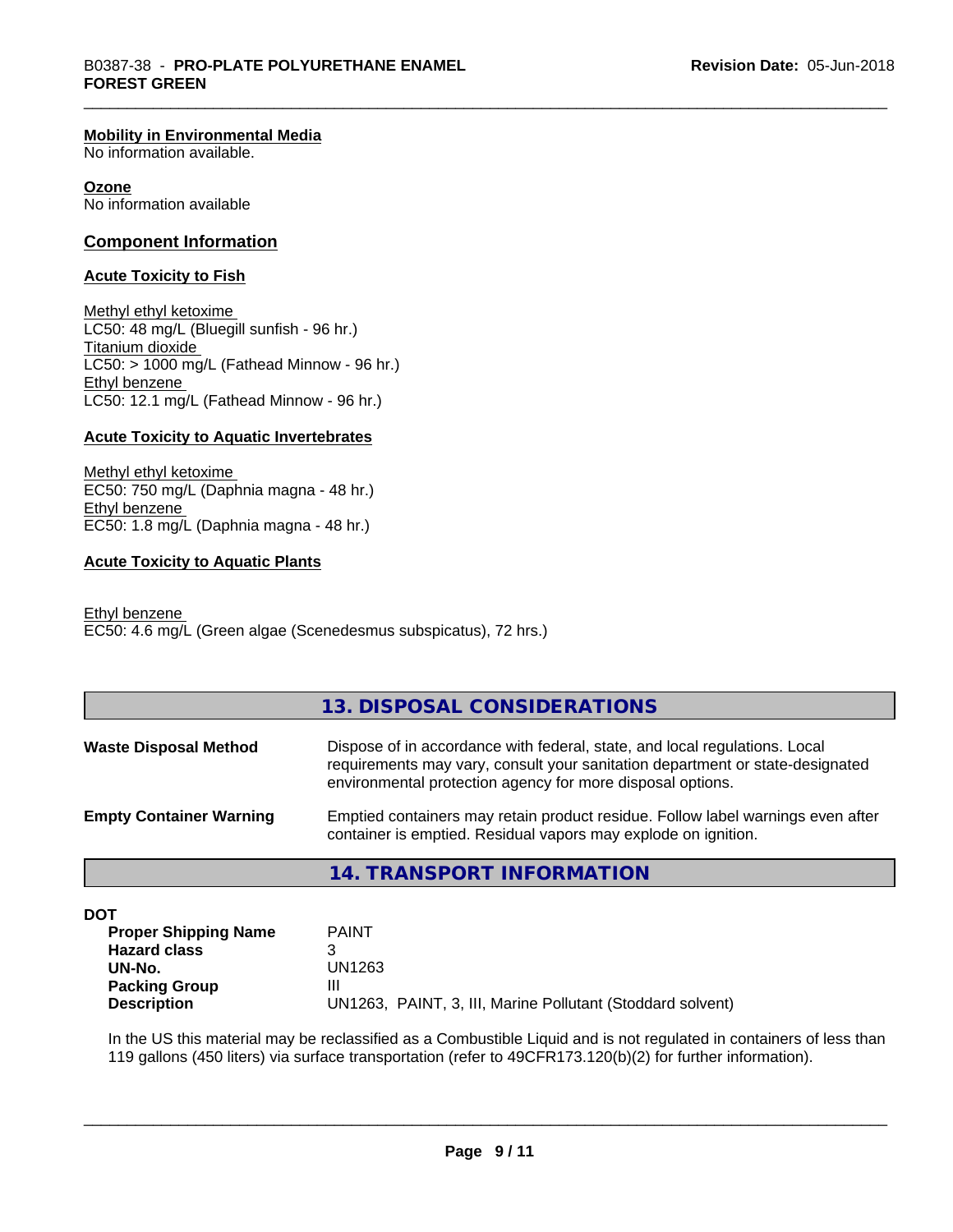| <b>ICAO/IATA</b> | Contact the preparer for further information. |  |
|------------------|-----------------------------------------------|--|
| IMDG / IMO       | Contact the preparer for further information. |  |
|                  | 15. REGULATORY INFORMATION                    |  |

# **International Inventories**

| <b>TSCA: United States</b> | Yes - All components are listed or exempt. |
|----------------------------|--------------------------------------------|
| <b>DSL: Canada</b>         | Yes - All components are listed or exempt. |

# **Federal Regulations**

#### **SARA 311/312 hazardous categorization**

| Acute health hazard               | Yes |
|-----------------------------------|-----|
| Chronic Health Hazard             | Yes |
| Fire hazard                       | Yes |
| Sudden release of pressure hazard | Nο  |
| Reactive Hazard                   | Nο  |

# **SARA 313**

Section 313 of Title III of the Superfund Amendments and Reauthorization Act of 1986 (SARA). This product contains a chemical or chemicals which are subject to the reporting requirements of the Act and Title 40 of the Code of Federal Regulations, Part 372:

| <b>Chemical name</b> | CAS No.  | Weight-% | <b>CERCLA/SARA 313</b><br>(de minimis concentration) |
|----------------------|----------|----------|------------------------------------------------------|
| Ethyl benzene        | 100-41-4 | 0.5      |                                                      |

#### **Clean Air Act,Section 112 Hazardous Air Pollutants (HAPs) (see 40 CFR 61)** This product contains the following HAPs:

| <b>Chemical name</b> | CAS No.  | Weight-% | <b>Hazardous Air Pollutant</b><br>(HAP) |
|----------------------|----------|----------|-----------------------------------------|
| Ethyl benzene        | 100-41-4 | U.O      | Listed                                  |

# **US State Regulations**

## **California Proposition 65**

**AVIMARNING:** Cancer and Reproductive Harm– www.P65warnings.ca.gov

# **State Right-to-Know**

| Chemical<br>' name             | Massachusetts | <b>Jersev</b><br><b>New</b> | Pennsylvania |
|--------------------------------|---------------|-----------------------------|--------------|
| Limestone                      |               |                             |              |
| Stoddard.<br>l solvent<br>וסזכ |               |                             |              |